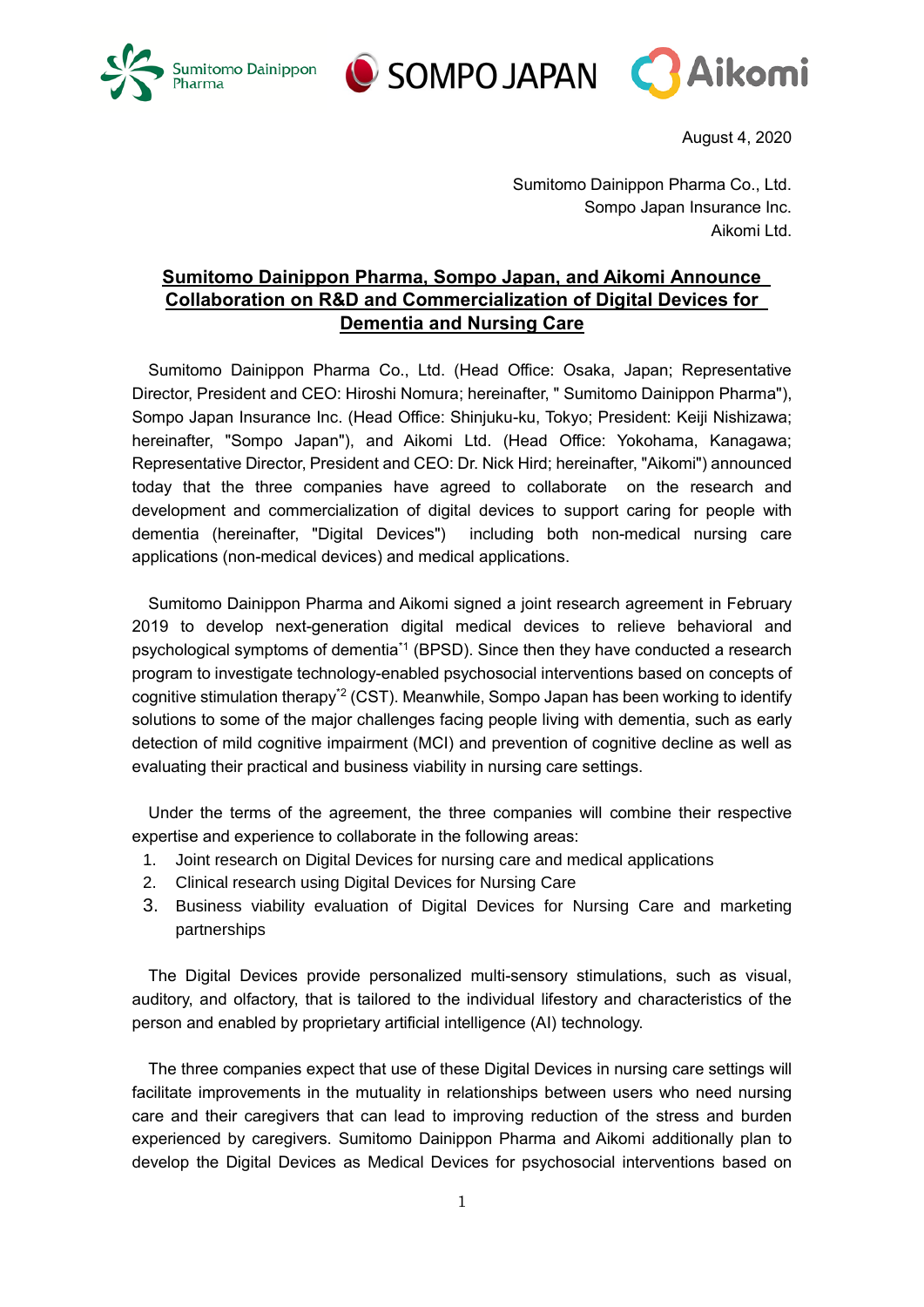#### concept of CST for BPSD.

Through this partnership, the three companies will contribute to the promotion of digital technology solutions to sustainably address the complex social issues arising from dementia and the super-aging society.

\*1 Symptoms of dementia are divided into two groups: one is "core symptoms" that appear as cognitive impairment and impaired judgment, and the other is "behavioral and psychological symptoms of dementia (BPSD)" that include agitation, anxiety, aggression, depression, apathy, delusions, and hallucinations. Experiencing BPSD lowers the patients' quality of life and simultaneously imposes a great burden on their caregivers and healthcare professionals. According to the Ministry of Health, Labour and Welfare of Japan, the number of patients with dementia in Japanese people aged 65 years or older in 2012 was 4.62 million, and that in 2025 is estimated to exceed 7 million.

\*2 A psychosocial intervention that combines multiple non-pharmacological therapies such as reality orientation and reminiscence therapy

For the joint research agreement between Sumitomo Dainippon Pharma and Aikomi, please see the press release dated February 8, 2019, "Sumitomo Dainippon Pharma and Aikomi Conclude Joint Research Agreement on Medical Devices to relieve Behavioral and Psychological Symptoms of Dementia."

### (Reference information)

### About Sumitomo Dainippon Pharma

Sumitomo Dainippon Pharma defines its corporate mission as "to broadly contribute to society through value creation based on innovative research and development activities for the betterment of healthcare and fuller lives of people worldwide." Along with our partners, by pouring our efforts into the research and development of new drugs, we aim to realize our corporate mission and provide innovative and effective pharmaceutical solutions to people not only in Japan but also around the world. Sumitomo Dainippon Pharma's goal is to create innovative pharmaceutical products in the focus research areas of Psychiatry & Neurology, Oncology, and Regenerative Medicine / Cell Therapy. For details, please visit [https://www.ds](https://www.ds-pharma.com/)[pharma.com/.](https://www.ds-pharma.com/)

Sumitomo Dainippon Pharma invested approximately 200 million yen in the Pre-Series A funding of Aikomi in July of this year.

## About Sompo Japan

In an effort to realize the Brand Slogan of the Sompo Group, "A Theme Park for Security, Health & Wellbeing," Sompo Japan acts proactively to create businesses that lead to the resolution of social issues through partnerships and personnel exchanges with distinguished research and development institutions and venture businesses, while at the same time working to address the super-aging society and offer solutions to issues in the field of dementia. For details, please visit [https://www.sompo-japan.co.jp/english/.](https://www.sompo-japan.co.jp/english/)

#### About Aikomi

Aikomi is a digital health technology company co-founded in 2018 by former pharmaceutical company researchers Dr. Nick Hird and Junichi Kato, to create sustainable solutions to support person centred care and improve QoL for people with dementia, their